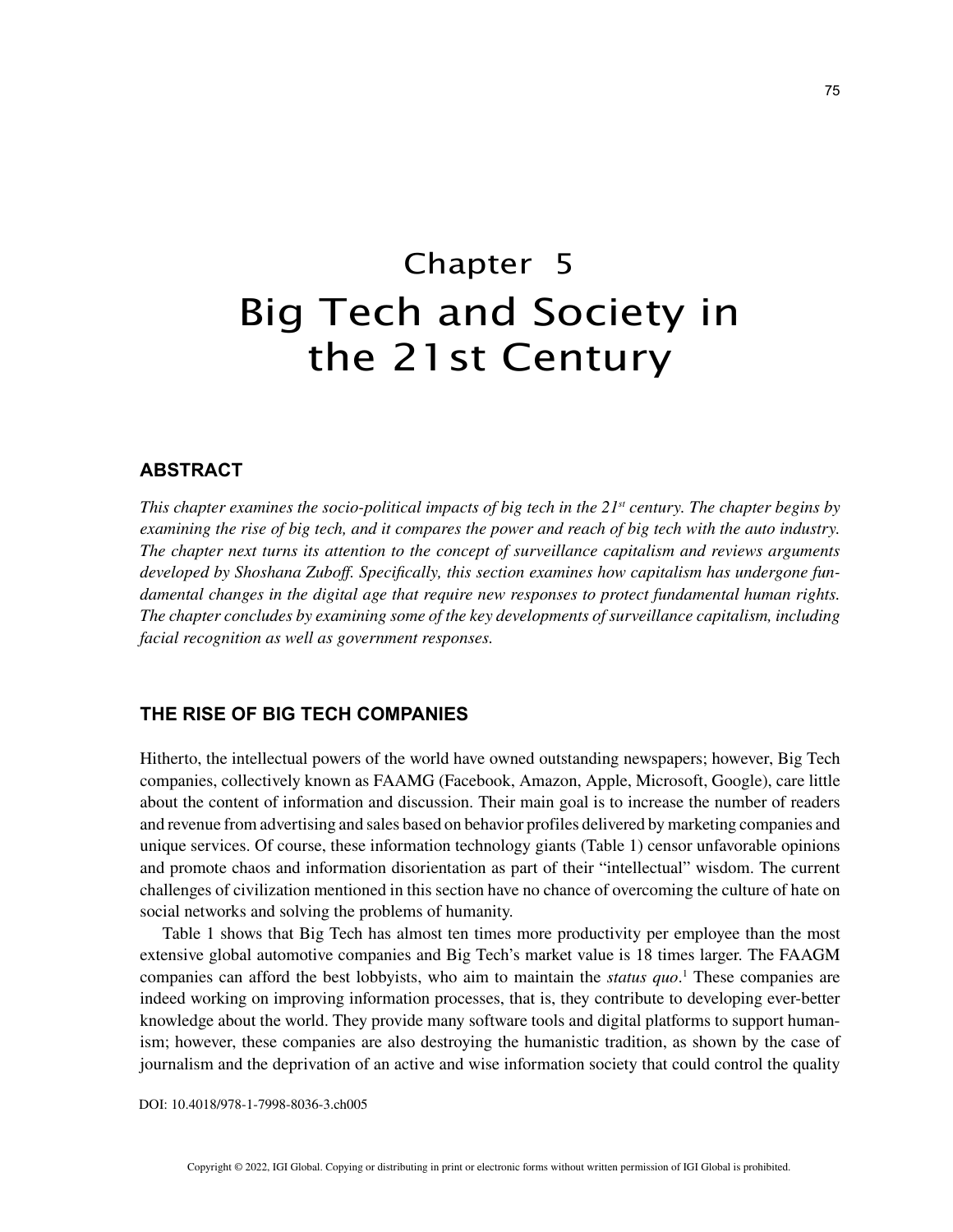| Company               | <b>Annual Sales (in</b><br><b>Billions of US</b><br>Dollars) | <b>Market Value of the</b><br>Company<br>(in Billions of US<br>Dollars) | <b>Number of Employees</b> | Productivity<br>per 1 Employee<br>(in US dollars) |
|-----------------------|--------------------------------------------------------------|-------------------------------------------------------------------------|----------------------------|---------------------------------------------------|
| Facebook              | 55                                                           | 188                                                                     | 44,000                     |                                                   |
| Amazon                | 233                                                          | 920                                                                     | 648,000                    |                                                   |
| Apple                 | 266                                                          | 268                                                                     | 123,000                    |                                                   |
| Microsoft             | 110                                                          | 160                                                                     | 148,000                    |                                                   |
| Google                | 137                                                          | 1,303                                                                   | 100,000                    |                                                   |
| <b>Total</b>          | 801                                                          | 2,839                                                                   | 1,063,000                  | 2,671,000                                         |
| Volkswagen            | 11,8                                                         | 74                                                                      | 656,000                    |                                                   |
| Renault-Nissan        | 10,3                                                         | 43                                                                      | 183,000                    |                                                   |
| Toyota                | 9,7                                                          | 186                                                                     | 369,000                    |                                                   |
| <b>General Motors</b> | 7,7                                                          | 144                                                                     | 173,000                    |                                                   |
| Ford                  | 4,9                                                          | 46                                                                      | 199,000                    |                                                   |
| <b>Total</b>          | 44.4                                                         | 490                                                                     | 1,580,000                  | 28,101                                            |

*Table 1. Comparison of Big Tech (FAAMG) business with automotive companies in 2018*

Market value of the company  $=$  number of shares sold (including as bonuses) x share price

of civilizational processes. It should be mentioned that Amazon fights against the publication of printed books because it promotes digital e-books and e-readings, which can be accessed via Kindle. Its fight against printed books (even though it sells them as well) is going very well. It blackmails large, competing book publishers into selling their works on Amazon's platform, provided they offer e-books and sell them for under \$10 adapted to an Amazon's e-reader platform.

Thanks to the Internet, globalization has accelerated, including a global economics based on turbocapitalism. This is possible thanks to outsourcing to countries with cheap labor, which has helped corporations make huge profits and has helped stateless capital to grow. In the 2020s, IT companies like FAAMG use the Internet to profile people and market to them, which brings the companies multibilliondollar revenues. For example, these 5 IT companies have a total revenue that is 60% higher than the GDP of Poland, which consists of 18 million working people, much less than the 1 million IT professionals employed in these companies.

## **BIRTH OF SURVEILLANCE CAPITALISM**

According to Shoshana Zuboff (2019), Big Tech companies introduced *surveillance capitalism* as a form of information capitalism, displacing the weaker turbo-capitalism (which controls modern globalization) with its dynamism and productivity.

Zuboff (2019) claims that throughout one's life, almost everyone holds a phone in their hand and has Google, Facebook, and other apps constantly collecting information to create a profile of who one is and what one likes. Google, for its part, keeps a record of all one's searches, reads one's email address (if one is using Gmail), and tracks where one is going via Google Maps and Android. Facebook has